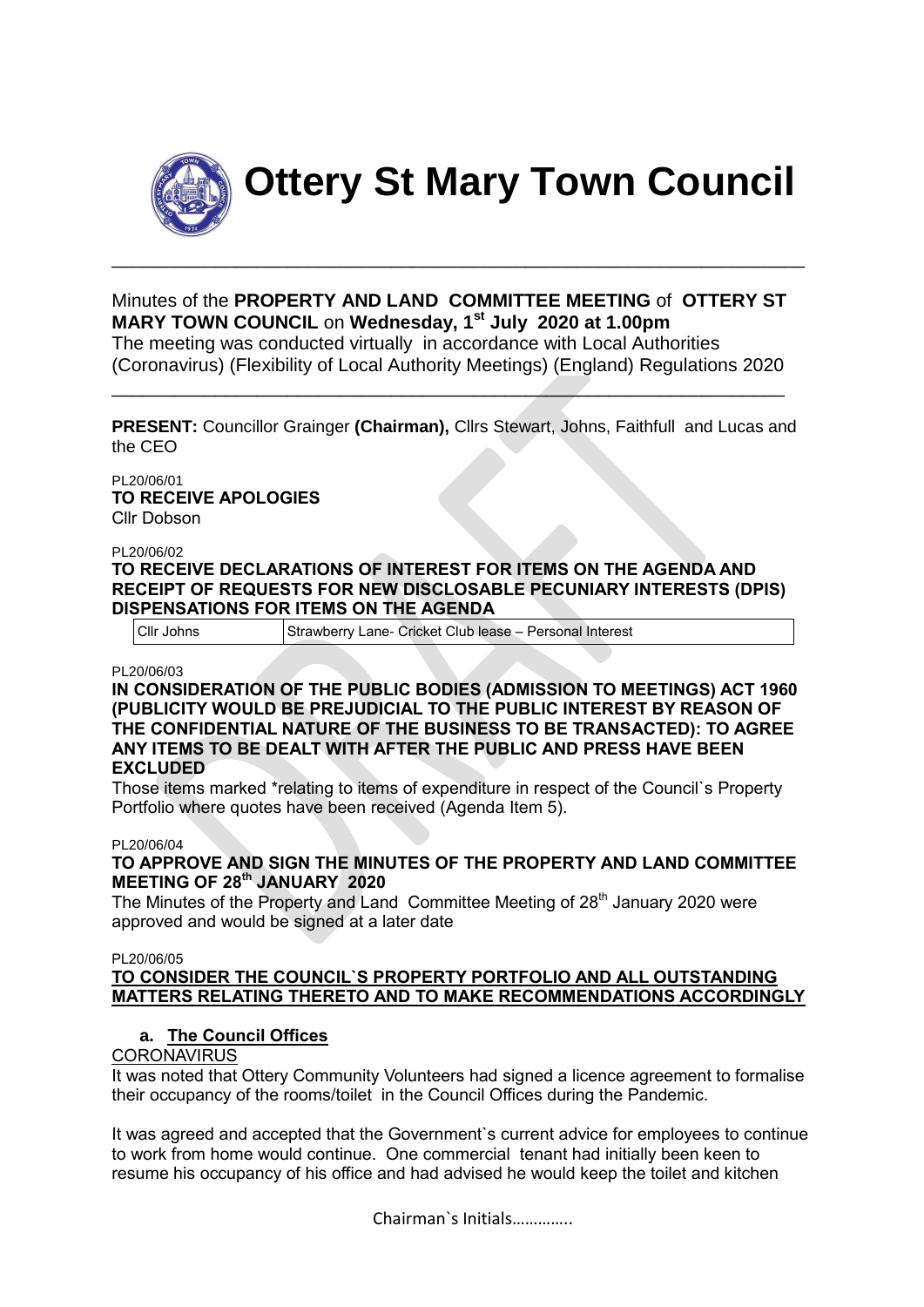clean. However the CEO had obtained advice from the Council`s insurers who had expressed concern that the Council would potentially be in breach of these guidelines if it allowed the tenant to re-occupy his office, thereby potentially invalidating the Council`s insurance cover. The Council **RECOMMENDED** that the recommencement of occupancy by any tenant/employee would therefore only be allowed if the advice of the Government was such. It was understood that one tenant's lease had expired (Office 7) and another would expire on 14<sup>th</sup> July (Office 6). The two remaining tenancies would expire at the end of the year. It was **RECOMMENDED** that tenancies at will be offered to the tenants of Offices 6 and 7 to terminate at the end of the year and then full leases be offered to all four tenants to commence at the beginning of the year so that all tenancies would run concurrently

## NPS Building Survey Report and Equipment Schedule – **Essential Works est at £6134**

A Building Survey Report and Equipment Schedule had been e-mailed to the Committee and the essential repairs had been noted. £50,000 had been put aside for building maintenance of all Council owned buildings. It was **RECOMMENDED** that the Council should invite tenders for building repairs in respect of this property and that Dacks should be included in the invitation.. The Chairman was keen to ensure that all the Council`s buildings were kept in good condition and met all health and safety legislation, as they were assets of the community. In addition the Chairman emphasised that as a landlord and freehold owner, the Council had a statutory duty to keep the properties in good order. It was noted that any proposed works would need to fit in with the IT works proposed for the Council Offices, subject to the current BT works which were currently underway

## \*CEO`s Current Office ( the proposed Reception Area)

The CEO had approached six firms and an individual contractor. The only quotes received were from Richard Gomm. who had provided two quotes. The quotes included laminated attack glass. The cheaper quote from Mr Gomm was **RECOMMENDED** for approval as it provided for the existing area to be used (removing the doors) and inserting the glass with a small tray (to allow documents to be slid under the glass). On the office side a roller blind would need to be installed to allow for privacy when the reception area was not open to the public. It was **RECOMMENDED** that Mr Gomm`s cheaper quote be accepted and a small blind be purchased

## \*Office 1

The Help Scheme had now vacated Office 1 and the CEO and Deputy CEO would be moving into this room, once the new receptionist/administrator was appointed and the government advice confirmed that it was safe to recommence occupancy. .Quotes had been received to redecorate the room and it was **RECOMMENDED** that Terry Pike who was on the Council`s list of approved contractors be appointed to carry out the job. It was noted that if Dulux paint was used his quote would be slightly higher. A quote has been obtained from Carpets Collect to re- carpet Office 1 for the same colour/type of carpet as in the CEO`s current office. It was **RECOMMENDED** that this quote be accepted. The CEO advised that there were sufficient desk/chairs in Office 1 but it may be necessary to purchase an additional locked storage cupboard. In addition it would be necessary to arrange for someone (if Richard Gomm was unable to do this) to move the filing cabinets etc from the CEO`s current office to Office 1. There were some old filing cabinet which also needed to be disposed of. This would incur a cost. However a budget had previously been agreed for all the works and these costs would be well within budget. It was **RECOMMENDED** that all these costs be incurred.

#### \*Technical Side

.

Al Findlay has been contacted re IT and telephone requirements in Office 1. He had provided advice about network cabling and telephones. However Cllr Stewart advised with regards to the cabling that as it was intended to upgrade the building`s IT provision (but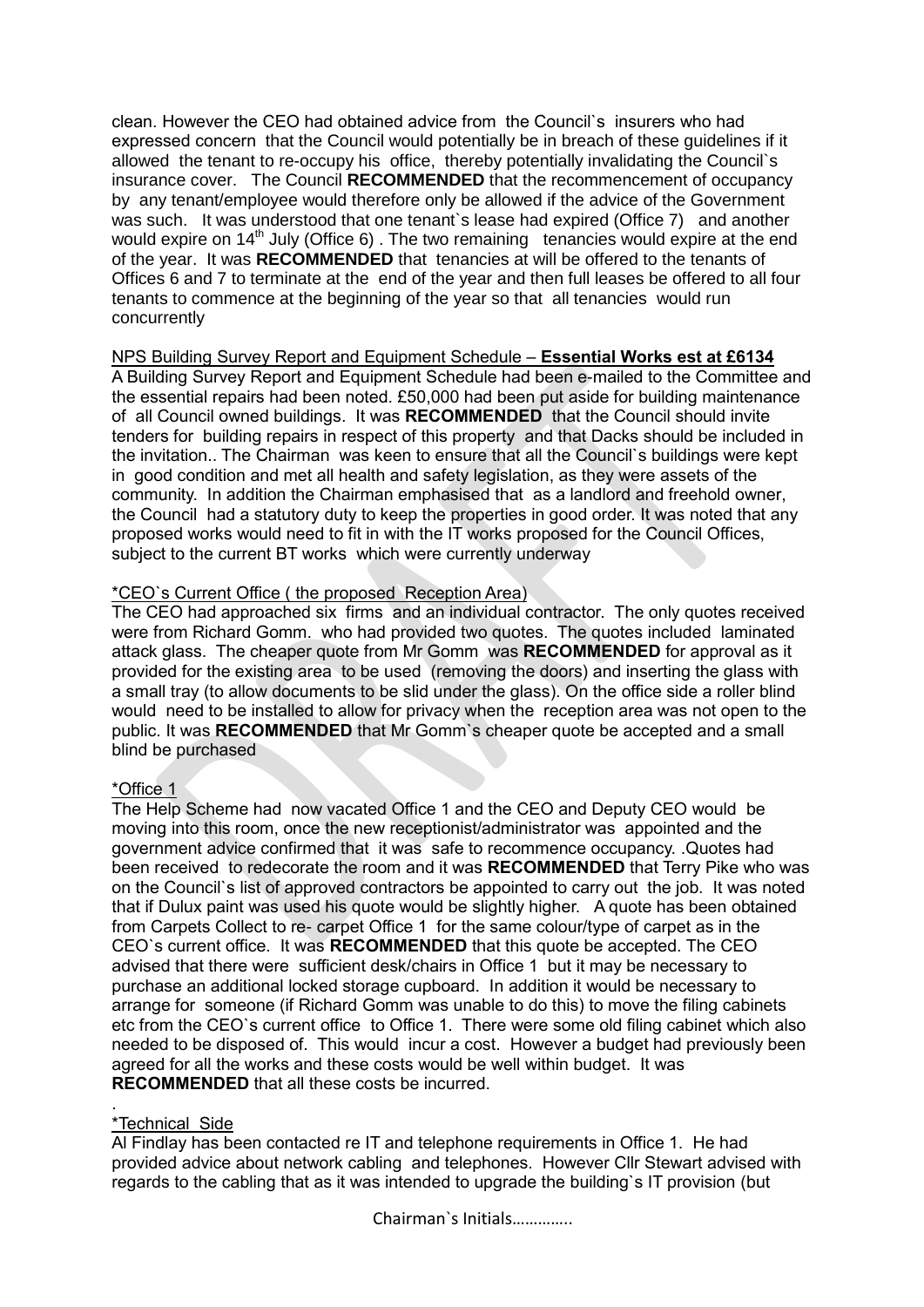couldn`t be carried out until BT had finished the works in the town) and that for the moment the cabling work would need to be put on hold. It was however **RECOMMENDED** that Al Findlay`s recommendation (Option 2 for the phone provision (Hybrid onsite PBX)) be agreed but the phone providers be reviewed before the Council enters into any contract. It was also **RECOMMENDED** that the CEO be provided with a mobile phone for work

## Car Parking at the Council Offices and Feniton Park

The CEO advised that when the Council purchased the Council building it did not purchase any land at the front for parking. Therefore the Council`s boundary ended at the front steps. The Council had rights to park five vehicles in accordance with the 2008 transfer. It was extremely unlikely that the parking bays would be re-marked, as required by the Council, (providing four bays at the front and a further bay at the rear of Feniton Park`s sales room). Feniton Park`s solicitor had advised that Feniton Park would not permit the Council to have one space at the rear of the sales room in any event, as all these spaces were required for future owners of the shop and the owners of the flat. The transfer provided that five spaces had to be provided by Feniton Park but did not specify at which locations. Therefore Feniton Park had complied with the transfer, by providing 5 spaces at the front of the building, albeit that some of them were crammed in. It was agreed that it would be a waste of public money to pursue the issue legally and it was **RECOMMENDED** that no further action be taken

Request of Removal of Restriction by Feniton Park (which restriction is in favour of the Council re the access way and relates to Feniton Park being unable to dispose of any part of the access way unless the person(s) who acquire part of the access way purchase it subject to the Council's rights and enter into a deed re the burden) It was noted that Feniton Park`s solicitor had indicated that if the Council did not give consent, he would apply to the Land Registry to get the restriction removed unilaterally. The Council`s solicitor has advised that legally he should not be able to do this and she had now put the Land Registry on notice. It was unclear as to why Feniton Park required the removal of the restriction which was for the benefit of the Council

## **b. Strawberry Lane**

NPS Building Survey Report and Equipment Schedule –**Essential Works est at £430** A Building Survey Report and Equipment Schedule had been e-mailed to the Committee and the essential repairs had been noted. It was **RECOMMENDED** that these be incorporated within the tender (as for the Council offices) for repairs.

## Cricket Club Lease

It was noted that written consent has been received from Mr Cave re the restriction on the land re the playing of softball cricket . A plan has been prepared by NPS showing the land proposed to be leased to the Cricket Club. Boundary responsibilities were not shown on the plan so they would need to be agreed. Rights of access would also need to be granted over the driveway and across the Council`s retained land to access the pitch. There would also need to be a contribution paid by the Cricket Club as to the maintenance of the access way and parking spaces. The Cricket Club also required the use of the pavilion and parking which had not been requested initially. Other terms had previously been agreed. It was **RECOMMENDED** that the CEO arrange a meeting with the Bowling Club the Cricket Club and members of the Committee to deal with these issues. Cllr Lucas agreed to take the lead on this.

## **MUGA**

The CEO advised that the plan prepared by NPS showed where the proposed MUGA could be sited. However it would encroach onto the Petanque pitch. Cllr Stewart advised that during the pandemic central government was not requiring district councils to seek payment of S106 funds from developers which effectively meant that without funding the proposed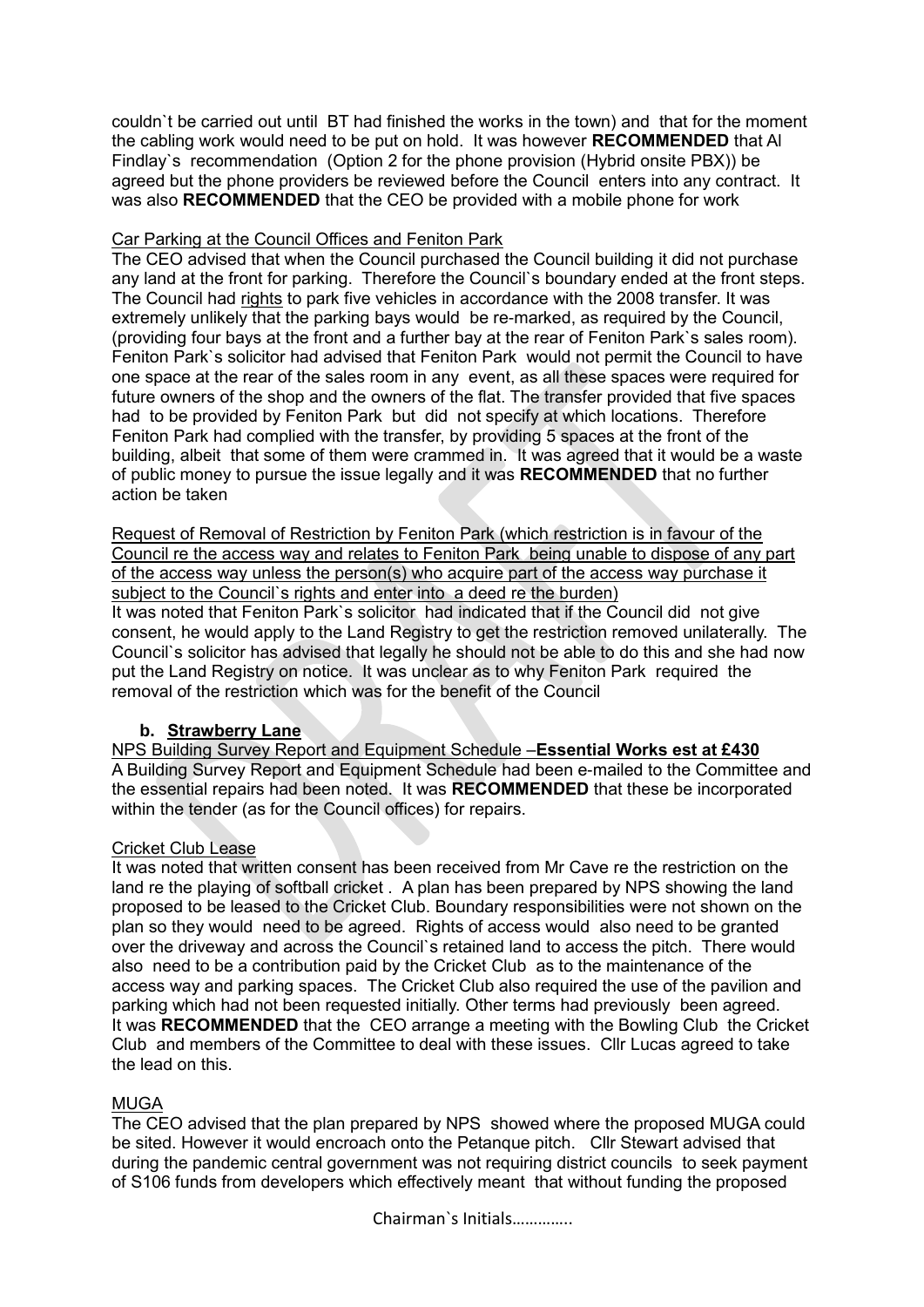Council 106 projects would have to be put on hold until the government changed its stance on the funding issue.

# **c. Tennis Courts**

## NPS Building Survey Report and Equipment Schedule - **Essential Works estimated at £50,000**

A Building Survey Report and Equipment Schedule has been e-mailed to the Committee which contained details of essential repairs to be carried out. It was **RECOMMENDED** that these should not be included in the tender for works

## Shed

It was noted that during the Pandemic the Pixie Club had been unable to remove its belongings from the shed. It was **RECOMMENDED** that the matter be revisited when practicable

## **d. Allotments**

The Chairman advised that a further water tank was required in the allotments due to water pressure issues. It was **RECOMMENDED** that this be agreed and a budget of £200 be used for the tank and the Chair would liaise with the CEO re the purchase of the same. It was understood that an allotment holder was keen to allow her dog on the allotment for the benefit of her son.. The dog was an emotional support animal (`ESA`) required for a person`s ongoing mental health as part of their on-going treatment programme. These type of dogs were registered and had their own registration card. It was **RECOMMENDED** that the status of the dog be checked and if satisfactory it was **RECOMMENDED** that the dog be permitted on the allotments subject to the owner ensuring that it was kept under control and the owner ensured any dog faeces were removed

The Chairman was of the view that another site preferably on the other side of town was required for additional allotments and he was keen to pursue this further

## **e. Cemetery**

Shaun Davey regularly carried out the grounds maintenance to a good standard. The CEO had instructed Shaun to carry out safety inspections of the memorial stones as there were no written records to suggest that this had previously been carried out by the Council. Once Shaun had completed the checks the Council would know which stones require attention and the funding implications if holders of the Exclusive Rights of Burial could not be traced to pay for the costs of repairs. Shaun had brought to the attention of the CEO in the past few days that a number of trees on the western boundary had been felled recently without the Council`s consent. These trees were not subject to TPOs or were in the Conservation area. It also appeared that land may have been incorporated within the gardens of adjoining land owners. If this was the case then it was extremely serious as it was consecrated land. It was **RECOMMENDED** that the CEO check all title deeds again for certainty of land ownership details and then (if appropriate) write to the adjoining owners about the matter. The letter to be approved by the Committee in the first instance.

## **f. The Museum**

#### Maintenance and Safety Issues

## NPS Building Survey Report and Equipment Schedule- **Essential Works estimated at £79,597**

A Building Survey Report and Equipment Schedule had been e-mailed to the Committee which contained details of essential repairs which were required to be carried out. However it was **RECOMMENDED** that these works should not be incorporated within the tender at this stage. In addition the Heritage Society (`the Society`) had provided a list of works requiring several thousand pounds of expenditure (including addressing asbestos issues).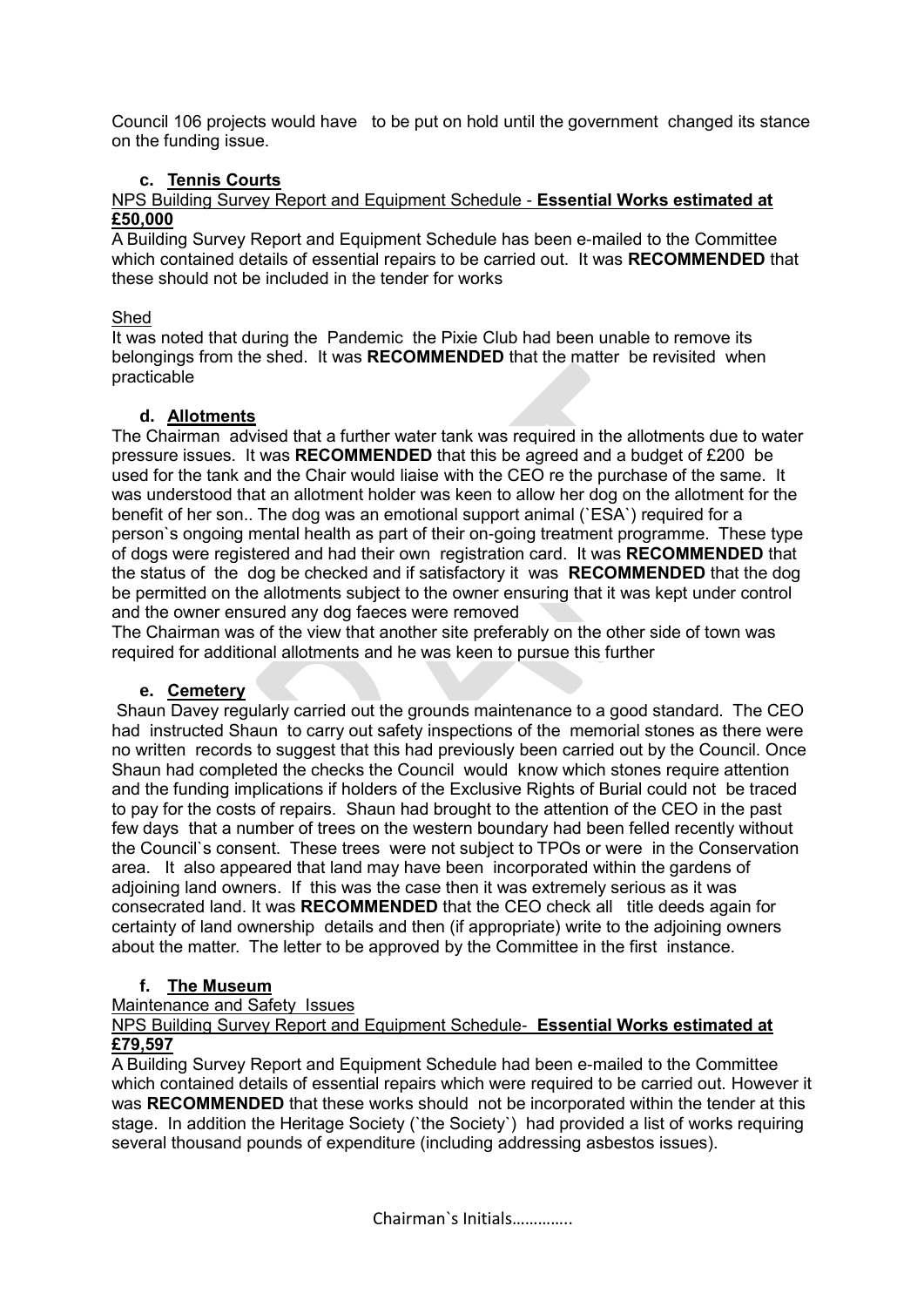Fire risk assessments had been carried out in respect of the entire building (inc the Silver Band Room) with a list of issues which required attention. It was **RECOMMENDED** that as a responsible landlord the works should be carried out as a matter of urgency. With regards to all other matters pertaining to the Museum it was agreed that following receipt of the surveyor's report in respect of the roof, that a virtual meeting with the Society should be set up to deal with the numerous issues. Cllr Lucas would be happy to assist the Society with a virtual meeting. It was also **RECOMMENDED** that grants be applied for which would assist with the cost of the works. It was noted that the Society may be willing to contribute towards the costs of the works

A Schedule of cabling and other works proposed to be carried out by the Society had been submitted to the Council`s insurers who confirmed that they were happy for the Society to progress them. The CEO believed that the works had now been completed

There had been ventilation concerns in the Silver Band Room. Tony Stokes of Damp Proof & Timber Preservation Ltd had visited the premises and located vents above the windows which provided ventilation but suggested that as a further measure that a vent could be cut through the area boarded up (where there was previously an exit) to go through to the bottom of the stairway. It was **RECOMMENDED** that prior to the proposed vent works being carried out, that they were s checked by the Fire Risk Assessor to ensure that they did not contravene any fire regulations.

Apex and Dacks had viewed the exterior of the roof which they considered to be in good condition. They did not look at the interior of the roof. NPS advised that due to H&S they had not been permitted to look at roof voids. David George of Forde George Chartered Building Surveyors was carrying out a survey today

Richard Gomm had repaired the rotted lower stair stringers, newel post and bottom tread riser; he had yet to replace the non-compliant glazing in the main entrance inner screen door with safety glass (the glass supplier has been furloughed). Richard had also installed a new loft hatch

#### Legals

The CEO advised that two tenancies at will had been completed in respect of the Museum and former disabled toilet. The CEO had prepared a `Letter of Comfort` which the Society had accepted re various matters. The Heads of Terms for the lease still had to be agreed. The rent and maintenance obligations appeared to be sticking points. There were two other secure leases that were `held over` in respect of two buildings - the former male and female toilets. The CEO had suggested that these leases be surrendered by the Society and then the two buildings incorporated with the remainder of the building (excluding the Silver Band room) for the final lease.

#### Finance

It was **RECOMMENDED** that the CEO contact the Society again to request an official copy of their accounts/ten year financial plan which the Finance and Property and Land Committees would need to consider

## g. **The Station**

#### Maintenance and Safety Issues

NPS Building Survey Report and Equipment Schedule – **Estimated essential repairs £1522**.

A Building Survey Report and Equipment Schedule had been e-mailed to the Committee which contained details of essential repairs which were required to be carried out. However it was **RECOMMENDED** that these works should not be incorporated within the tender at this stage.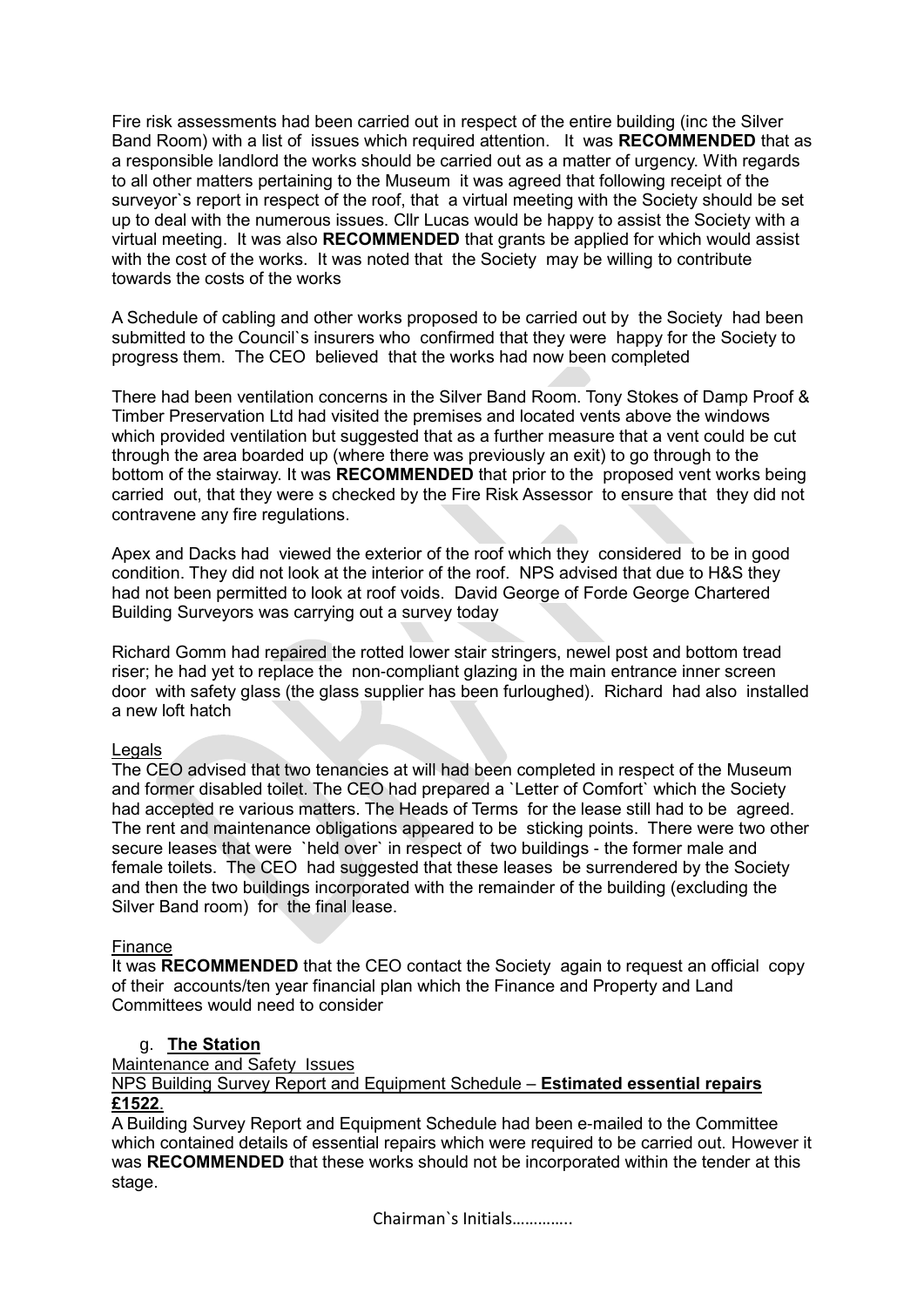It was noted that Richard Gomm had completed the repair to the outside gate. Repairs to the leaking cistern had been dealt with by Roger Chambers. The CEO was currently waiting to receive the updated Building Risk Assessment from Roger

## The Proposed Lease

The Station currently held a Tenancy at Will (`TAW`) of the premises (excluding the first floor of the car park). The Heads of Terms (`HOTS`) prepared by NPS had not yet been agreed by the Committee and the Station. Currently the Station was paying a nominal rent and was responsible for internal decoration whilst the Council was paying for any external/ structural repairs of the building. A Schedule of Condition to be incorporated within the lease still needed to be agreed. The Council`s solicitor had prepared a draft lease but was unable to finalise it until the HOTS were agreed. The Council also needed to approve the draft lease. Quotes had been received for the roof repairs and the cost of repairs would be several thousand pounds. It was **RECOMMENDED** that the Council ask the Station for a copy of its up to date accounts. It was noted that the Station received income from its hirings (nonlease arrangements). The commercial tenants paid rental to the Council which the CEO understood was used to offset any repairs required to the building.

Once the financial position of the Station was known then the Committee would be in a better position to assess what was a reasonable rent to be paid by the Station and the responsibility for repairs. It was **RECOMMENDED** that the Chair of Finance speak to Roger Chambers and Mac Dick about these issues, following which it was hoped that the proposed new lease could then be progressed

## Other Lettings.

One of the commercial tenants had vacated her office on 31<sup>st</sup> May 2020. The Help Scheme was intending to take over the tenancy of this office on a commencement date to be agreed. It was **RECOMMENDED** that the Help Scheme be offered a TAW initially for their occupancy and a more permanent agreement be entered into, once its long terms objectives were known...

## **h. Skate Park**

# Maintenance and Safety Issues

NPS Building Survey Report and Equipment Schedule **Essential Repairs est at £900** A Building Survey Report and Equipment Schedule had been e-mailed to the Committee which contained details of essential repairs which were required to be carried out. However it was **RECOMMENDED** that these works should not be incorporated within the tender at this stage.

#### Annual Maintenance Grant

It was noted that In May 2013 the Council had agreed to pay an annual maintenance grant of up to £2,500. Cllr Dobson had advised the CEO previously that the paying of the maintenance costs by the Council included some admin expenses. Concern was expressed by some Committee members that public money was being used for admin expenses. . It was also noted that essential repairs of £900 were now required to be carried out. Concern was also expressed that because of the access issues the skate park was not being used extensively and also its isolated location had resulted in some parents not allowing their children to use it. It was **RECOMMENDED** that a meeting be set up to discuss all the skate park issues between the Head Teacher and Director of Finance of the school, plus the directors of the Skate park and Committee members to consider the various issues and that the continuation of the annual maintenance grant provision agreed by the Council back in 2013 would be dependent on the outcome of the meeting

#### Legal Work and Access Issues

The School had closed the access way between certain hours and gave the reason for so doing, as safeguarding issues. However, as between DCC and the Town Council, the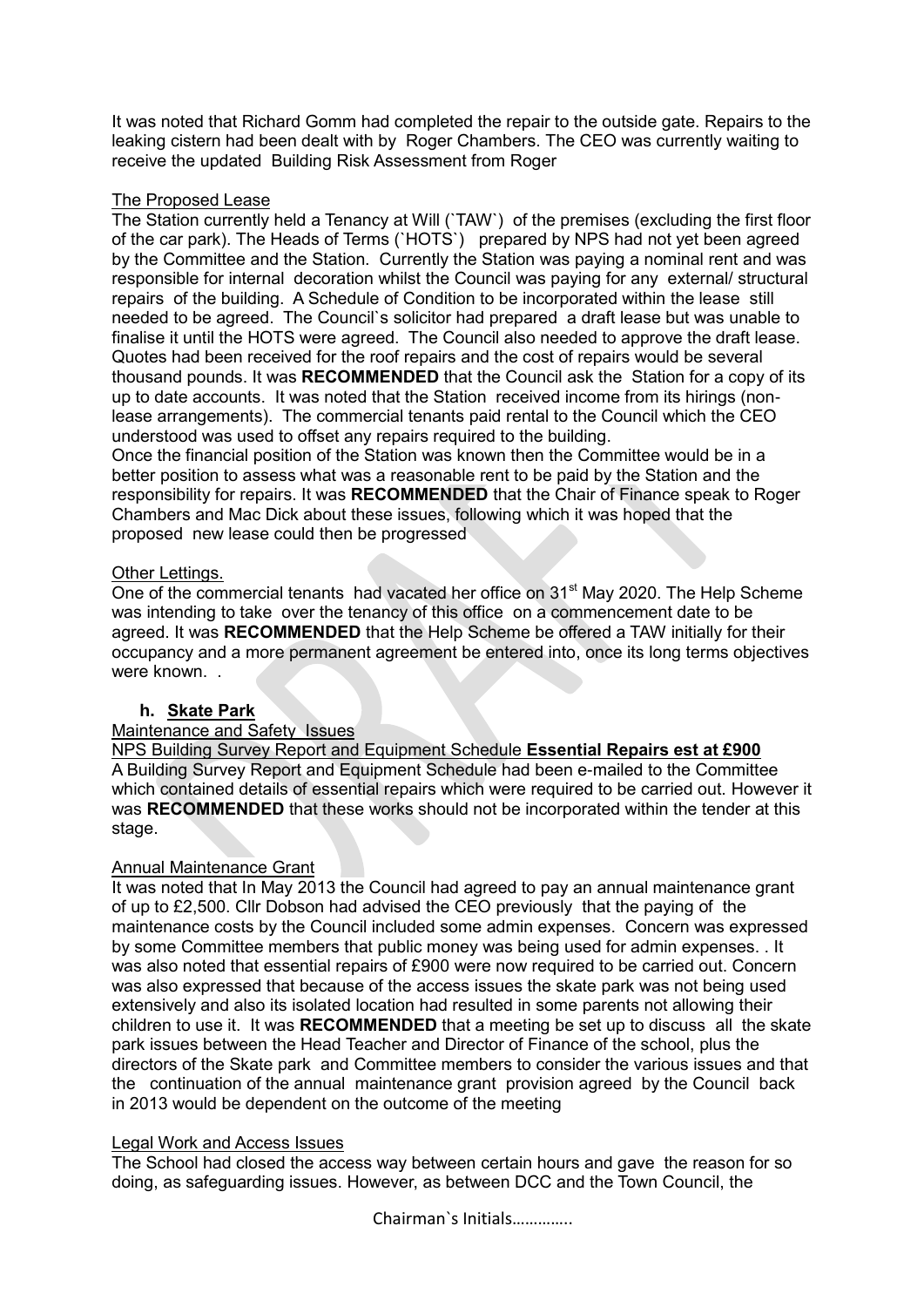closure of the access was a derogation of grant and breach of the terms of the lease by DCC as Landlord. The CEO had advised the Committee that access to a property was a fundamental right and thus DCC was obliged to provide an alternative access and the cost of doing so was not a justification for not providing it. Cllr Lucas expressed his frustration in trying to resolve the issue with the school in which no progress had been made. The CEO advised that a Deed of Variation and Licence to Sublet was being progressed. Once these were completed then the new sublease could be entered into between the TC and the Station. Jenny Bryant NPS Surveyor had advised that it would take time to resolve the issue of the access way. The legal work (licence and deed of variation) could be progressed quite quickly if the access way was to be dealt with separately. However the CEO was of the view that to deal with the access way separately could result in it being put on the back burner with no solution in sight.

# **i. The Library**

## NPS Building Survey Report –**Essential Repair work est £519**

A Building Survey Report had been e-mailed to the Committee and it was agreed to include it in the tender (as for the Council Offices)**.** The CEO advised that the Library was now operating a `Choose and Collect Service where books were ordered online/telephone with customers not entering the library. The toilets were not open to the public presently. The CEO also advised that the CCTV system required someone with knowledge to set it up so that recorded images were deleted after 30 days to ensure compliancy with GDPR and to also ensure it was password protected. It was **RECOMMENDED** that Al Findlay be requested to assist with this matter

#### PL20/06/06

## **TO CONSIDER THE LATEST DEVELOPMENTS WITH THE PROPOSED TRANSFER OF CAR PARKING SPACES AT THE FORMER FACTORY SITE AND TO MAKE RECOMMENDATIONS ACCORDINGLY**

It was **RECOMMENDED** to accept the Council`s solicitor`s suggestion to opt for indemnity insurance rather than the carrying out of searches, as this would be substantially cheaper. It was also noted that the solicitor would raise enquiries with the Seller`s solicitor as to the Council`s financial liabilities in respect of the car parking spaces

#### PL20/06/07

# **TO CONSIDER THE DRAFT SERVICE LEVEL AGREEMENT RE THE MANAGEMENT OF COUNCIL PROPERTIES AND TO MAKE RECOMMENDATIONS ACCORDINGLY**

It was **RECOMMENDED** that the CEO arrange a Zoom meeting with NPS to consider terms/costs etc. It was requested that all Committee members familiarise themselves with the document prior to the meeting

## PL20/06/08

# **TO CONSIDER THE TREE SURVEY AND THE RECOMMENDATIONS CONTAINED**

The Tree Survey had been e-mailed out to the Committee for consideration. It was **RECOMMENDED** that all the recommendations made in the report in respect of tree works. be actioned. It was **RECOMMENDED** that Connor Down be asked to carry out the work as he was on the Council`s approved contractors list. It was also suggested that the tree at the Council`s office, (once it was removed), be relocated if this was possible. It was noted that all the Council`s trees should be re-inspected at three yearly intervals. .

#### PL20/06/09

## **TO CONSIDER THE COUNCIL`S CURRENT LEGAL REPRESENTATION REGARDING CURRENT AND PENDING TRANSACTIONS AND TO MAKE RECOMMENDATIONS ACCORDINGLY**

The Council had appointed Tim Walmsley at Stephens and Scown to be the Council`s solicitor, through its tender process. Prydis Legal has been dealing with the Council`s legal work to date but its solicitor had now been furloughed until October. Prydis had not put in